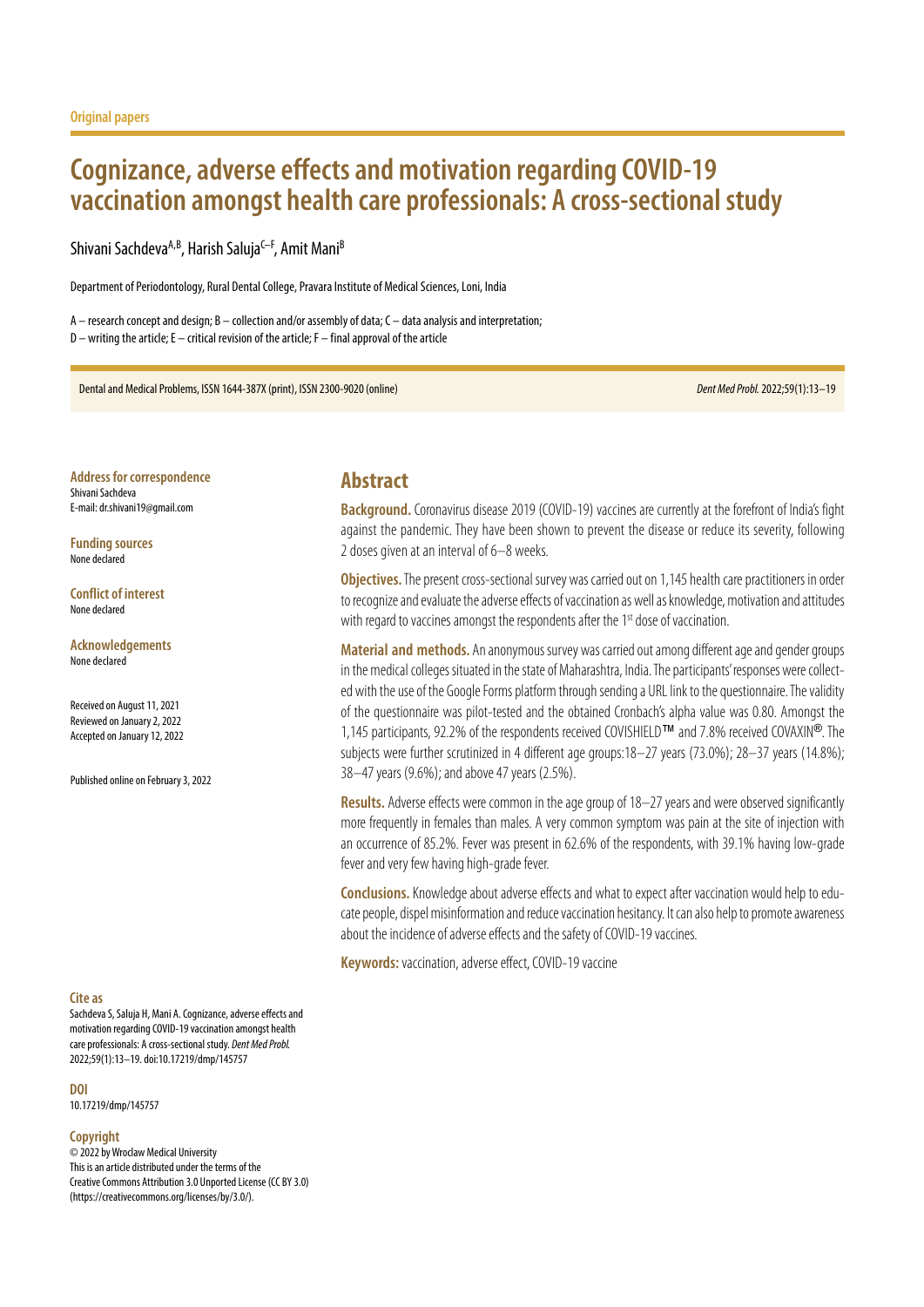# **Introduction**

The coronavirus disease 2019 (COVID-19) pandemic sets great challenges, for which the world is only partially prepared. Severe acute respiratory syndrome coronavirus 2 (SARS-CoV-2) combines lethal pathogenicity with severe infectivity. While SARS-CoV-1 and Middle East respiratory syndrome coronavirus (MERS-CoV) could be spread only by symptomatic patients, and thus could be repressed more easily, SARS-CoV-2 can be widely transmitted by both asymptomatic and pre-symptomatic individuals. Therefore, to curb the damage caused by COVID-19, primary efforts focus on confinement, physical distancing and vaccination.<sup>1</sup>

Two COVID-19 vaccines – COVAXIN® (Bharat Biotech, Hyderabad, India) and COVISHIELD™ (developed by the University of Oxford, UK/AstraZeneca, Cambridge, UK; manufactured by the Serum Institute of India, Pune, India) – are at the forefront for India in the fight against the disease. The Drugs Controller General of India has approved the viral vector vaccine Sputnik V, which was developed by the Gamaleya Research Institute of Epidemiology and Microbiology, Moscow, Russia. So, India is employing now the 3 vaccines in its large-scale COVID-19 vaccination drive, in which hundreds of millions doses are going to be administered.<sup>2,3</sup> Table 1 enumerates the ingredients of the COVISHIELD vaccine available in India. The approved vaccines and their efficacy are depicted in Fig. 1, though it is worth mentioning that many vaccines are in a trial stage.<sup>4</sup>

The survey had 2 major aims – firstly, to put forward the adverse effects of vaccination, and secondly, to motivate the frontline health care workers in India for vaccination. The particular goals were as follows:

- to study the spectrum of post-vaccination survey profiles for individual vaccines;
- to assess the immediate as well as late responses to the 1st dose of a COVID 19 vaccine;
- to assess motivation for the 2nd dose of a COVID 19 vaccine;
- to assess behavioral changes and attitudes toward the existing vaccines.

| <b>Table 1.</b> Ingredients of the COVISHIELD vaccine |  |
|-------------------------------------------------------|--|
|-------------------------------------------------------|--|



COVID-19 – coronavirus disease 2019; EDTA – disodium edetate dihydrate.

#### How some of the Covid-19 vaccines compare

| Company                              | <b>Doses</b> | Storage |                                                                                |  |  |
|--------------------------------------|--------------|---------|--------------------------------------------------------------------------------|--|--|
| <b>RNA</b>                           |              |         |                                                                                |  |  |
| Pfizer<br>(BioNTech)                 |              |         | $-80$ to $-60$ <sup>o</sup> C<br>(6 months) and 2 to 8°C<br>(for up to 5 days) |  |  |
| Moderna                              |              |         | -25 to -15 $^{\circ}$ C<br>(6 months) and 2 to 8°C<br>(for 30 days)            |  |  |
| <b>Viral vector</b>                  |              |         |                                                                                |  |  |
| 米!<br>Oxford-AstraZeneca             |              |         | $2$ to $8^{\circ}$ C<br>(6 months)                                             |  |  |
| Sputnik V<br>(Gamaleya)              |              |         | -18.5°C (liquid form)<br>2 to 8°C (dry form)                                   |  |  |
| Johnson & Johnson<br>(Janssen)       |              |         | 2 to 8°C<br>(3 months)                                                         |  |  |
| <b>Inactivated virus</b>             |              |         |                                                                                |  |  |
| CoronaVac<br>(Sinovac)               |              |         | $2$ to $8^{\circ}$ C                                                           |  |  |
| Sinopharm                            |              |         | 2 to 8°C                                                                       |  |  |
| Covaxin<br>(Bharat Biotech)          |              |         | 2 to 8°C                                                                       |  |  |
| <b>Protein-based</b>                 |              |         |                                                                                |  |  |
| <b>Novavax</b>                       |              |         | $2$ to $8^{\circ}$ C                                                           |  |  |
| Source: Wellcome Trust, BBC research |              |         | B B C                                                                          |  |  |

Fig. 1. Comparison of the various vaccines approved worldwide

The vaccination of health care professionals would not only protect them, but might also motivate the rest of the society to enthusiastically take part in vaccination.

The need of the hour is to identify common adverse effects, dissipate myths and abate vaccine uncertainty.

# **Material and methods**

A descriptive, exploratory, anonymous cross-sectional survey for voluntary participation was carried out amongst medical and dental professionals. A total of 1,145 participants included the students, graduates, postgraduates, and staff working in the medical colleges situated in the state of Maharashtra, India, from February 25<sup>th</sup> to March  $30<sup>th</sup>$ , 2021. The subjects were grouped based on the demographic variables of age and gender. There were 861 female and 284 male participants. Further, the subjects were scrutinized in 4 different age groups: 18–27 years (73.0%); 28–37 years (14.8%); 38–47 years (9.6%); and above 47 years (2.5%). No identifiable details were collected from the subjects.

An invitation message with a URL link to the online questionnaire was posted to the patricipants. The feedback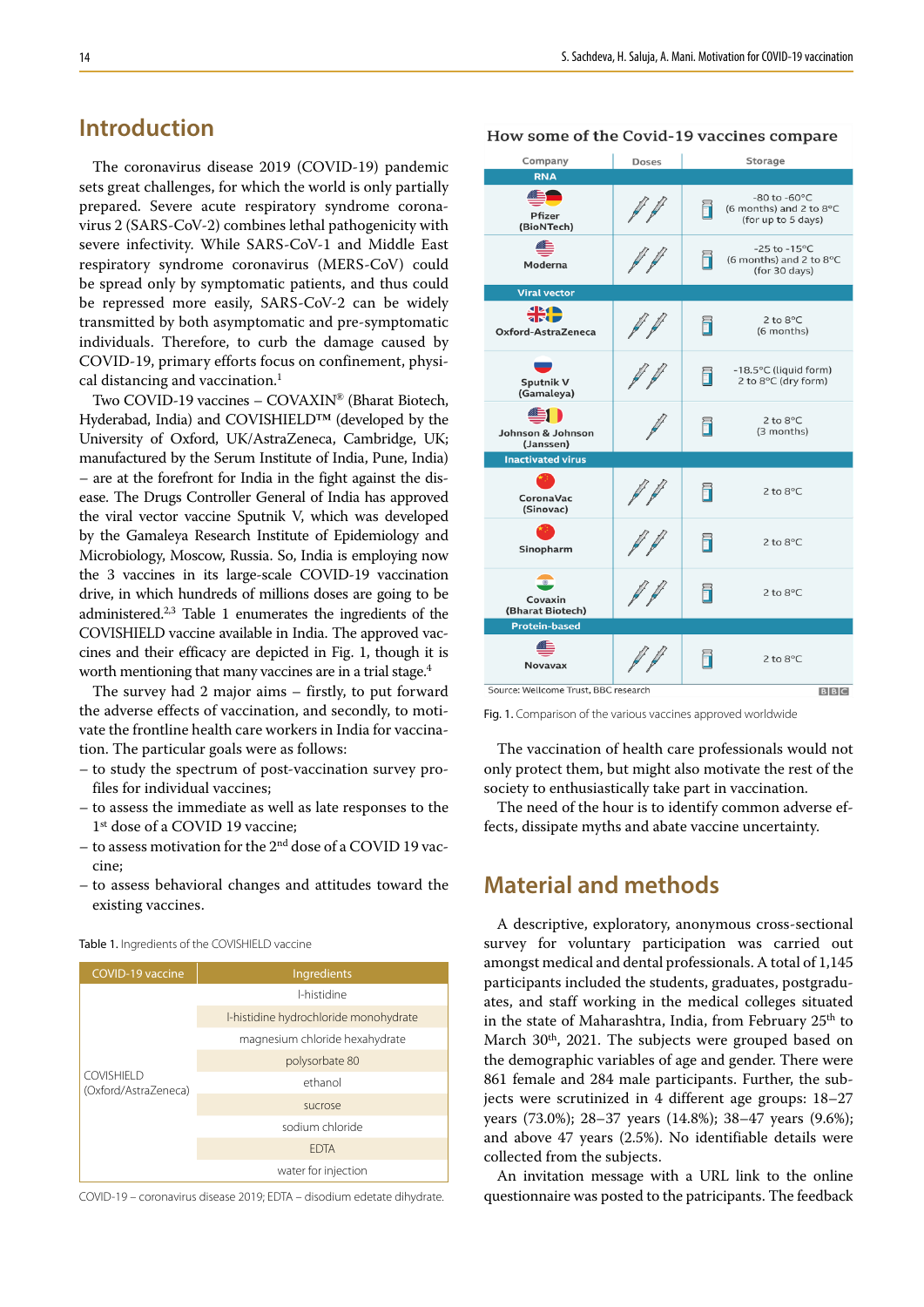response rate was automatically saved. All responses were anonymous. The completion of the questionnaire required 4–5 min. The purpose of the survey was explained. Written informed consent was obtained during the introductory part of the survey; participation was entirely voluntary with the confidentiality of the participants preserved. Sending questionnaires to personal e-mail addresses was avoided to preserve the participants' anonymity and privacy. It was a self-administered questionnaire. Its internal consistency reliability and construct validity were determined with a Cronbach's alpha value of 0.80.

### **Statistical analysis**

Descriptive statistics were used to assess the baseline characteristics. All quantitative variables were presented as mean and standard deviation (*M* ±*SD*), and all qualitative variables as frequency – number and percentage (*n* (%)). The IBM SPSS Statistics for Windows software, v. 20.0 (IBM Corp., Armonk, USA), was used. The data was numerically coded and entered into the program. Both the descriptive statistics and the inferential statistics involving the  $\chi^2$  test were analyzed to compare the responses between the groups. For each test, a *p*-value of less than 0.05 was considered statistically significant. For continuous variables, the one-way analysis of variance (ANOVA)/the Kruskal–Wallis test were used to present the results.

# **Results**

The present survey was carried out amongst the health care professionals in Maharashtra who got vaccinated for COVID-19. The total number of participants who could answer the questionnaire in the study was 1,145. The questionnaire was prepared in the form of 3 sets for the collection of data, and then the responses were assimilated. The participants were sent a link to the Google Forms platform, where the questionnaire was placed. The  $1<sup>st</sup>$  set comprised questions about the demographic variables, including age and gender. The  $2<sup>nd</sup>$  set of questions was related to the adverse effects experienced after vaccination, and the 3rd set of questions was related to motivation and the medications taken.

# **Adverse effects of COVID-19 vaccination in different age groups**

Female health care professionals were greater in number and they were mostly aged 18–37 years. Adverse effects were common in the age group of 18–27 years and were observed significantly more frequently in females than males. The patient information brochure about the adverse effects of COVID-19 vaccination was read by 80% of the participants and 20% of the participants did not read the information prior to vaccination.

The graphical data presented in Fig. 2 shows the incidence of the post-vaccination symptoms amongst the participants in various age groups. The symptoms were observed in 78.5% of the participants from the age group of 18–27 years, followed by 72.4% of the participants aged 28–37 years and 53.6% of the participants aged 38–47 years. In the age group of 48 years and above, only 6.9% of the participants developed the symptoms.

Table 2 presents in detail the number and percentage of participants who experienced the symptoms and discomfort during work in various age groups after being administered the 1<sup>st</sup> dose of vaccination. Discomfort was observable mainly in the age group of 28–37 years (86.5% of the participants), followed by the participants from the age group of 38–47 years (57.3%). The results showed the importance of the assessment of discomfort during work, which could possibly be due to the presence of the symptoms after the vaccine administration.

It can be inferred from Table 2 that the onset of the symptoms was the slowest for the age group of 48 years and above; the group developed the symptoms in 13.40 h, while in the youngest age group, the symptoms occurred rapidly, within 8.45 h. Differences between the age groups in this respect were statistically significant.

It can also be inferred from Table 2 that the duration of the symptoms was the greatest for the youngest age group, but the difference was not statistically significant.



Fig. 2. Presence of the post-vaccination symptoms in different age groups

# **Adverse effects of COVID-19 vaccination in both gender groups**

Table 3 shows the presence of the symptoms according to gender. The post-vaccination symptoms were more prevalent in females (79.2%) than males (47.9%). The onset of the symptoms was faster in males than females. The results were found to be statistically significant. Also, in terms of duration of the symptoms, the difference between the genders was clinically as well as statistically significant. Discomfort was also reported more frequently by females (69.1%) than males (35.6%) and the results were found to be statistically significant.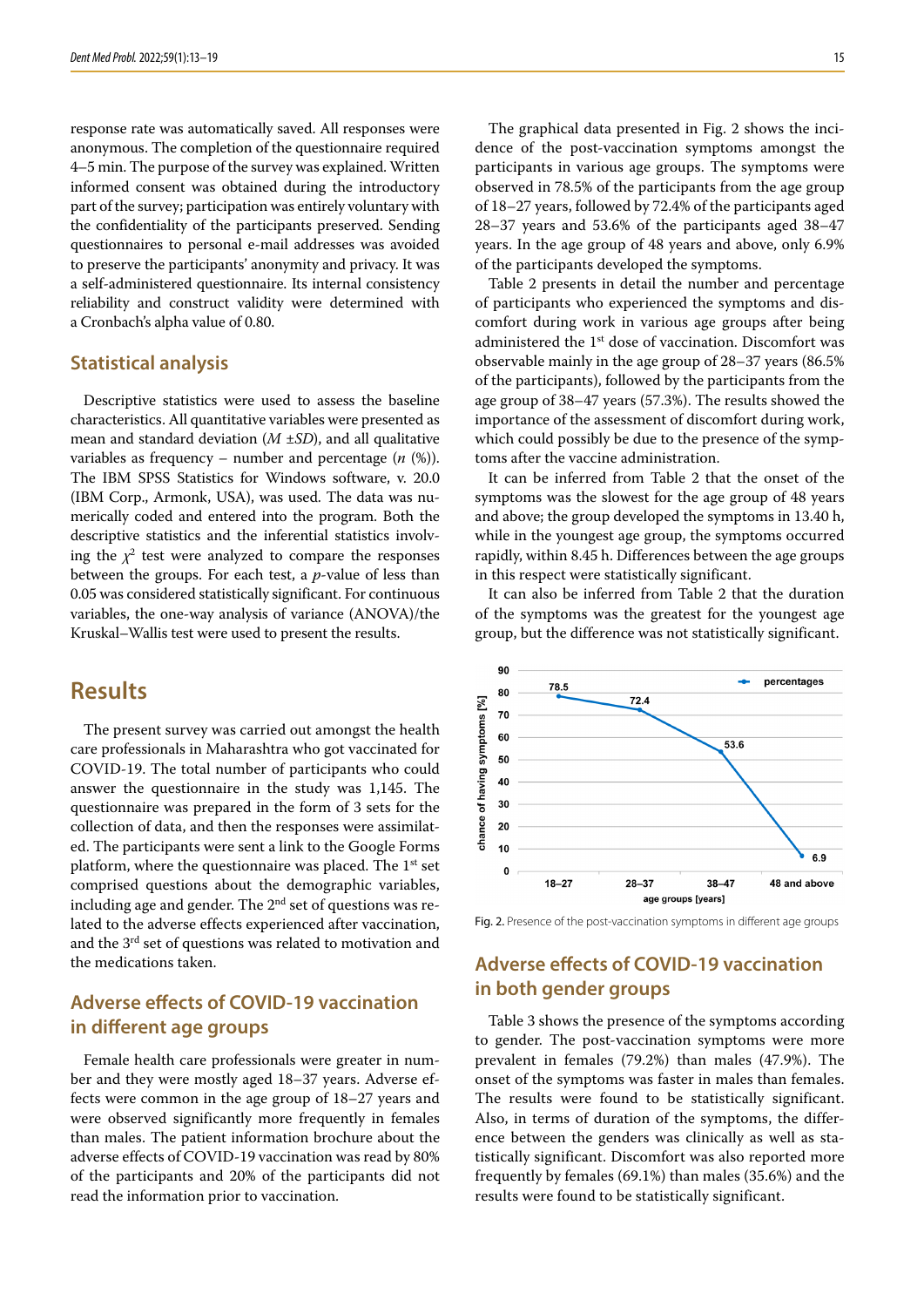Table 2. Presence of the post-vaccination symptoms, their onset and duration, and the presence of discomfort during work after COVID-19 vaccination among the participants according to age

| Variable                                                                                                                                                                                                                                                      |     | Age groups        |                   |                   |                  |                 |
|---------------------------------------------------------------------------------------------------------------------------------------------------------------------------------------------------------------------------------------------------------------|-----|-------------------|-------------------|-------------------|------------------|-----------------|
|                                                                                                                                                                                                                                                               |     | $18-27$ years     | 28-37 years       | 38-47 years       | above 47 years   | <i>p</i> -value |
| Presence of symptoms                                                                                                                                                                                                                                          | yes | 656 (78.5)        | 123 (72.4)        | 59 (53.6)         | 2(6.9)           |                 |
|                                                                                                                                                                                                                                                               | no  | 180(21.5)         | 47(27.6)          | 51(46.4)          | 27(93.1)         | $0.001*$        |
| Onset of symptoms<br>[h]                                                                                                                                                                                                                                      |     | $8.45 \pm 2.40$   | $10.65 \pm 5.96$  | $10.53 \pm 7.65$  | $13.40 \pm 5.60$ | $0.002*$        |
| Duration of symptoms<br>$[h] \centering% \includegraphics[width=1.0\textwidth]{Figures/PN1.png} \caption{The 3D (black) model for the $L^2$-error of the estimators in the left and right. The left and right is the same as in the right.} \label{fig:TPN1}$ |     | $28.20 \pm 15.20$ | $25.78 \pm 13.80$ | $20.82 \pm 10.30$ | $20.90 + 7.21$   | 0.081           |
| Discomfort during work                                                                                                                                                                                                                                        | yes | 225(26.9)         | 147(86.5)         | 63(57.3)          | 4(13.8)          |                 |
|                                                                                                                                                                                                                                                               | no  | 611(73.1)         | 23(13.5)          | 47(42.7)          | 25(86.2)         | $0.001*$        |

Data presented as number (percentage) (*n* (%)) or mean ± standard deviation (*M* ±*SD*). \* statistically significant.

Table 3. Presence of the post-vaccination symptoms, their onset and duration, and the presence of discomfort during work after COVID-19 vaccination among the participants according to gender

| Variable                    |     | Gender           | $p$ -value        |          |
|-----------------------------|-----|------------------|-------------------|----------|
|                             |     | male             | female            |          |
| Presence of symptoms        | yes | 136 (47.9)       | 682 (79.2)        |          |
|                             | no  | 148 (52.1)       | 179 (20.8)        | $0.001*$ |
| Onset of symptoms<br>[h]    |     | $8.15 \pm 7.65$  | $13.26 \pm 5.25$  | $0.001*$ |
| Duration of symptoms<br>[h] |     | $24.80 \pm 8.25$ | $23.17 \pm 10.15$ | $0.001*$ |
| Discomfort during work      | yes | 101(35.6)        | 595 (69.1)        |          |
|                             | no  | 183 (64.4)       | 266(30.9)         | $0.001*$ |

Data presented as *n* (%) or *M* ±*SD*. \* statistically significant.

# **Adverse effects of COVID-19 vaccination in the study population**

The symptoms were categorized according to the fact sheet published by the Serum Institute of India, Pune, India, as very common, common and uncommon with regard to their relative incidence: >10%; ≤10%; and <1%, respectively.5 The classification is discussed in detail below.

#### **Very common and common symptoms**

Very common symptoms included pain with the incidence of 85.2%. The incidence of mild or low-grade fever (99.0–102.2°F) was 39.1%, 19.1% of the participants had moderate-grade fever (102.3–104.0°F) and very few had high-grade fever (Fig. 3).

Figure 4 shows that the participants in majority did not seem to have any change in appetite after vaccination (74.8%). A meager percentage (20.0%) revealed decreased appetite, which could be due to the pertaining myalgia and weakness.

Headache was reported by 60.0% of the participants, drowsiness was observed in 52.2%, chills were present in 46.1%, while joint pain was present in 46.0% of the respondents. Also, 21.0% had a sore throat. A lump was one of the commonest symptoms in our survey and occurred in 14.0% of the respondents, and 12.2% had a running nose (Fig. 5).



Fig. 3. Presence and grade of fever in the study participants



Fig. 4. Change in appetite in the study participants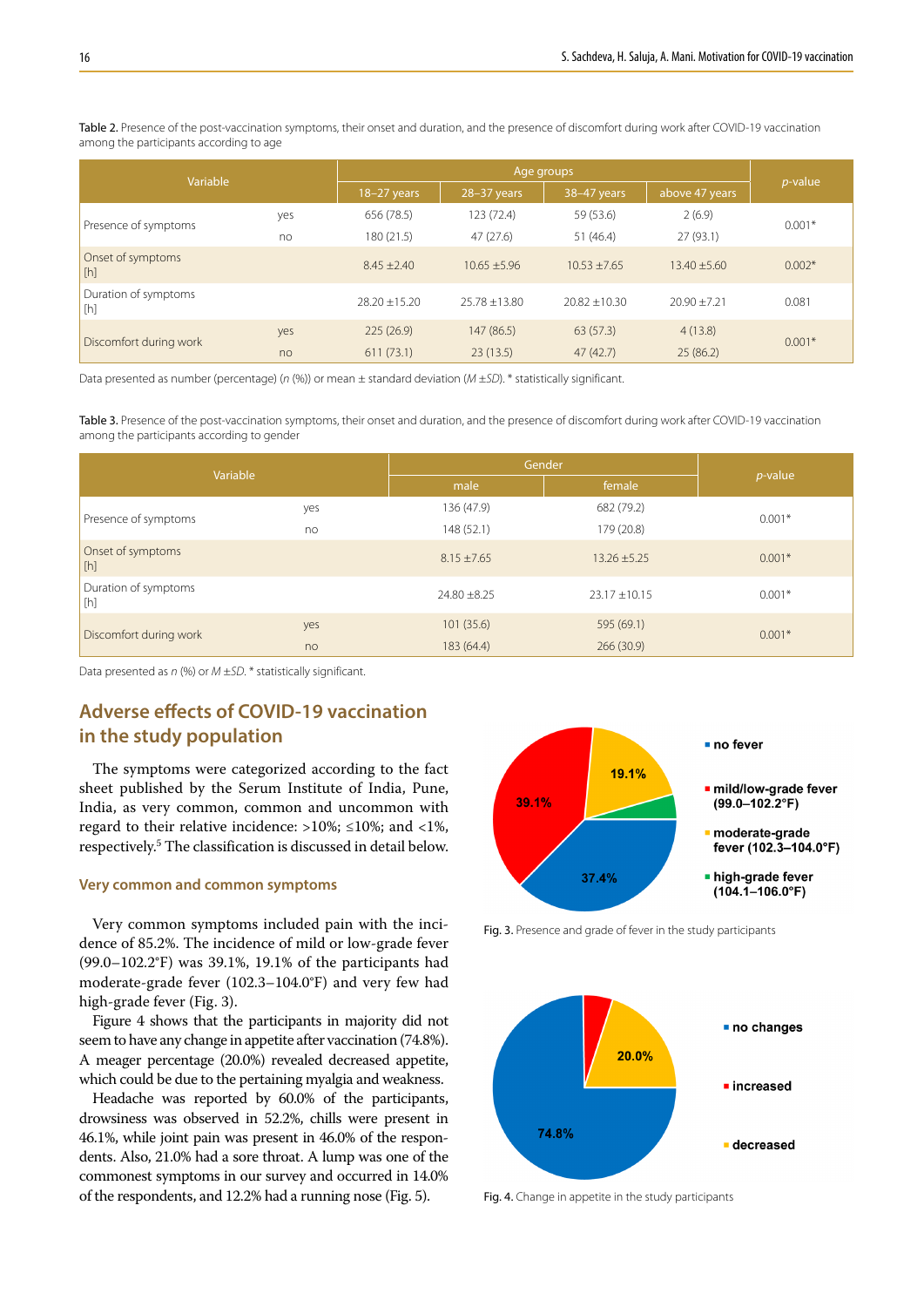

Fig. 5. Very common and common post-vaccination symptoms

#### **Uncommon symptoms**

The study showed that none of the participants had anaphylaxis. The post-vaccination symptoms either were absent or their presence was reported on the same day. After vaccination, none of the respondents had latent symptoms of herpes zoster or any other symptoms.

## **Behavioral changes regarding motivation and the application of medications**

Motivation was increased after the 1st dose of vaccination and only 2.0% of the respondents refused to take the 2nd dose. A total of 98.5% were interested in motivating others for vaccination and 1.5% were in a dilemma. As many as 59.0% of the participants took 500 mg paracetamol after vaccination due to mild to moderate fever. Figure 6 depicts the day on which the post-vaccination symptoms started.

# **Discussion**

Vaccines can be classified on the basis of the presence of whole viruses (live-attenuated or inactivated), viral vectors, nanoparticles or virus-like particles, subunit components, proteins/peptides, RNA, DNA, or live cells. COVID-19 vaccines tutor the immune system on how to espy and scuffle with the virus.<sup>6</sup>

To avoid the propagation of the pandemic, the basic reproduction number R0 (viral transmission) must remain below 1, signifying that each infected person transmits the disease on average to 1 new person. Otherwise, there is a calamitous exponential growth in the count of new infections. The spontaneous dissipation of the virus is dubious. Surplus flare-ups could be expected if the safety measures are sidelined. The world was poorly prepared for the  $1<sup>st</sup>$  wave of the SARS-CoV-2 spread.<sup>6</sup> In order to limit the viral spread, restraint actions were undertaken, which halted further infections. The relaxation of the prevention rules



Fig. 6. Day on which the post-vaccination symptoms started

could contribute to new waves of the pandemic. Once vaccination is completed, it rapidly induces immunity in a pivotal percentage of the population, which is necessary for herd immunity. The immune response to SARS-CoV-2 consists in the activation of innate immunity as well as antigen-specific responses of T cells and B cells.<sup>7</sup>

Protection from a viral infection is mainly accomplished by the formation of virus-neutralizing antibodies. Humans gain potent immune protection after getting infected or vaccinated, which constitutes a fundamental principle for a wide variety of infections caused by viruses.

Broad immunization is notably beneficial as soon as "only" approx. 60–70% of the population have become immune. Inculcating touchstones regarding vaccination would taper off the viral spread.

### **Vaccine antigens**

#### **B cell/antibody targets**

The available vaccines are mainly based on virusneutralizing antibodies. Such antibodies usually block the interaction of the virus with its cellular receptor or prevent the conformational changes required for the melding of the virus with the cell membrane.

### **T cell targets**

CD4 and CD8 T cells recognize and react with the SARS-CoV-2 antigens, contributing to immune protection, particularly by reducing disease severity. To some extent, it may also be due to the cross-reactive T cells induced by seasonal coronaviruses. T cells are perhaps less effective than the neutralizing antibodies in controlling the disease. Preventive anti-viral vaccines are favorable, as they induce antibodies that nullify viral particles in the extracellular space instantly after they enter the body and before the virus infects the host's cells. CD4 T helper cells strongly promote B cell responses and antibody production. Thus, both B cells and T cells are induced by vaccines concurrently.7,8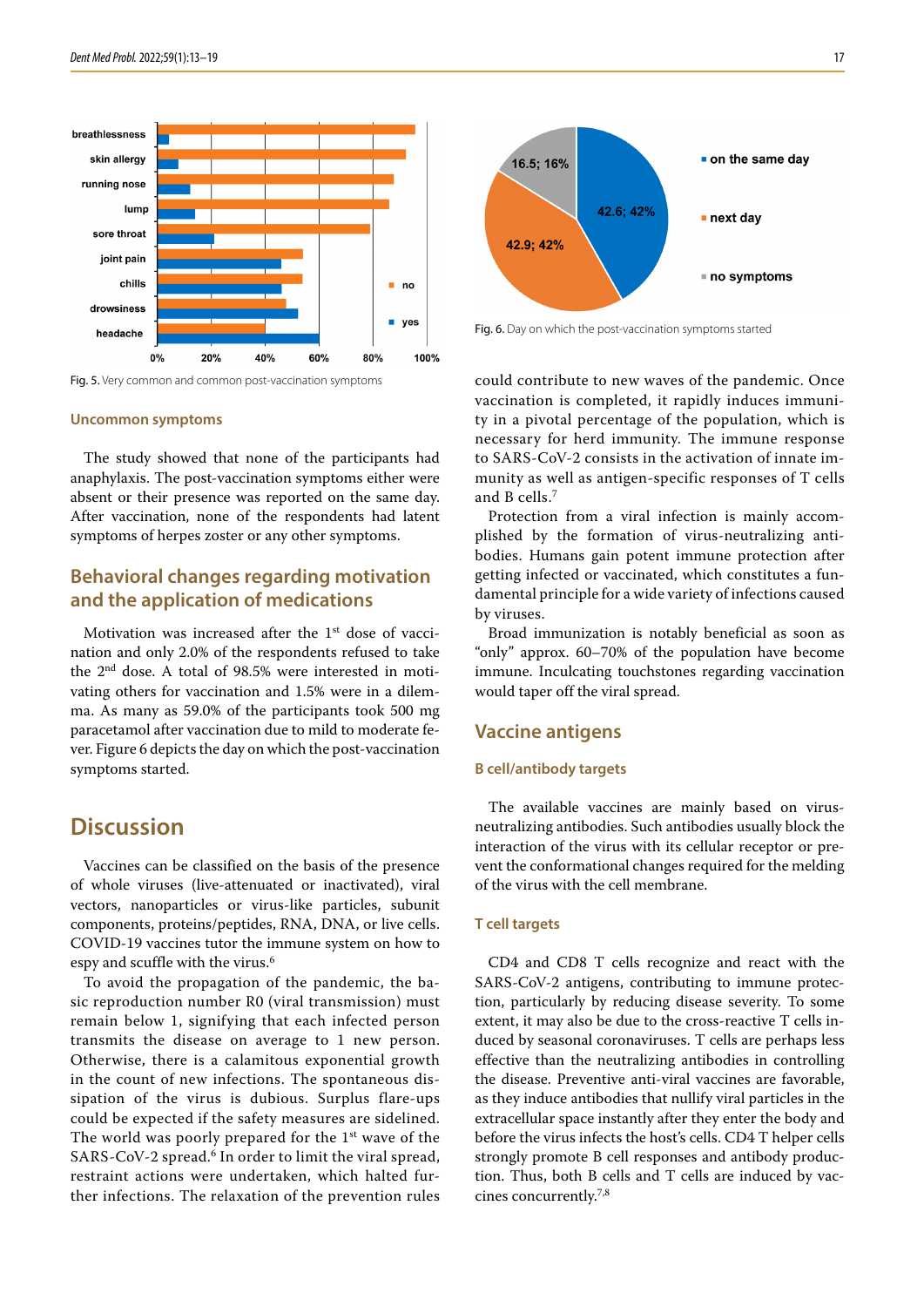# **Adverse effects**

Five types of adverse effects of immunization that are observed are vaccine product-related reaction, vaccine quality defect-related reaction, immunization error-related reaction, immunization anxiety-related reaction, and coincidental event.

With regard to the adverse effects of COVID-19 vaccines, the fact sheet for a vaccine recipient issued by the Serum Institute of India classifies the symptoms as very common, common and uncommon<sup>5</sup>:

– very common (affecting more than 1 in 10 people):

- tenderness, pain, warmth, redness, itching, swelling, or bruising at the site of injection,
- generally feeling unwell,
- feeling tired (fatigue),
- chills or feeling feverish,
- headache,
- feeling sick (nausea),
- joint pain or muscle ache;
- common (affecting no more than 1 in 10 people):
	- a lump at the site of injection,
	- fever,
	- being sick (vomiting),
	- flu-like symptoms, such as high temperature, a sore throat, a running nose, a cough, and chills;
- uncommon (affecting 1 in 100 people):
	- feeling dizzy,
	- decreased appetite,
	- abdominal pain,
	- enlarged lymph nodes,
	- excessive sweating, itchy skin or a rash.

Despite knowing the possible side effects, and even the start of the 2<sup>nd</sup> wave of the COVID-19 pandemic, which is reported to be more deadly, there is still a lot of psychological stress among people with regard to vaccination. Therefore, the positive motivation of the whole society is a must.

Jayadevan et al. conducted a cross-sectional online survey that included questions pertaining to the immediate post-vaccination experience in Kerala, India.<sup>9</sup> The survey was performed during a 1-week period from January 29 to February 4, 2020, on 5,396 people. At least 1 postvaccination symptom was reported among 65.9% of the participants. Fatigue (45%), myalgia (44%), fever (34%), headache (28%), local pain at the site of injection (27%), joint pain (12%), nausea (8%), and diarrhea (3%) were the most prevailing symptoms.9 Also in the present study, mild fever was found in 39% of the participants, and the common adverse effects were more or less similar to those reported in the survey carried out in Kerala.

In the abovementioned study, the symptoms seemed to decrease with age,<sup>9</sup> which was similar to the findings of our study. The iteration of symptoms was 81% (3rd decade, 20–29 years), 80% ( $4<sup>th</sup>$  decade, 30–39 years), 68%  $(5<sup>th</sup> decade, 40–49 years), 58% (6<sup>th</sup> decade, 50–59 years),$ 

45% (7th decade, 60–69 years), 34% (8th decade, 70–79 years), and 7% (9<sup>th</sup> decade, 80–90 years),<sup>9</sup> which is in accordance with the results of the present study, where the incidence of the post-vaccination symptoms was the greatest in the age group of 18–27 years, with a gradual decrease in incidence as the age of the participants increased.

Jayadevan et al. observed that the post-vaccination symptoms were reported more frequently by women (74.7%) as compared to men (58.6%)  $(p < 0.001)$ .<sup>9</sup> The inferences of the present study correspond to the above in terms of gender; adverse effects were more prevalent in females than males. Among the vaccinated female participants, 79% developed the post-vaccination symptoms, while the percentage was 47% in the case of males. As reported in February 2021 by the Centers for Disease Control and Prevention (CDC), during the  $1<sup>st</sup>$  month of the COVID 19 vaccine rollout, 72% of the reported side effects occurred in females.<sup>10</sup> Also, following the 2009–2010 H1N1 (swine flu) pandemic vaccine distribution, researchers found that 4 times as many women as men aged 20–59 years reported an allergic response to the H1N1 vaccine; the possible reason could be that the female sex hormones, estrogens, might be related to a stronger immune response.10 Similar results were obtained in the present study, where 79% of females reported adverse effects.

### **Limitations**

The limitation of the present study was the selection bias, as the target population were health care professionals. The sample size of the population was small. Also, the self-reported data could be the source of bias, as the respondents might overestimate as well as underestimate their perception of adverse effects on the scale, which might have affected the outcomes of the study. Moreover, more systematic reviews and randomized controlled trials are required to relate the adverse effects of vaccination to the demographic data.

# **Conclusions**

The study participants presented adverse effects like fever, chills, joint pain, a sore throat, a lump at the site of injection, and a running nose, most of them resembling the symptoms of influenza. Their incidence was greater in females than males. The youngest age group (18–27 years) was most affected. Currently, there is no standard treatment for COVID-19 across the globe. Applying simple measures, such as hand washing with soap, disinfection, wearing masks, or using personal protective equipment (PPE), should be practiced on regular basis. Researchers have made great efforts to bring out the various vaccines across the globe within an astonishing time period of just 1 year. It is essential for the masses to get themselves